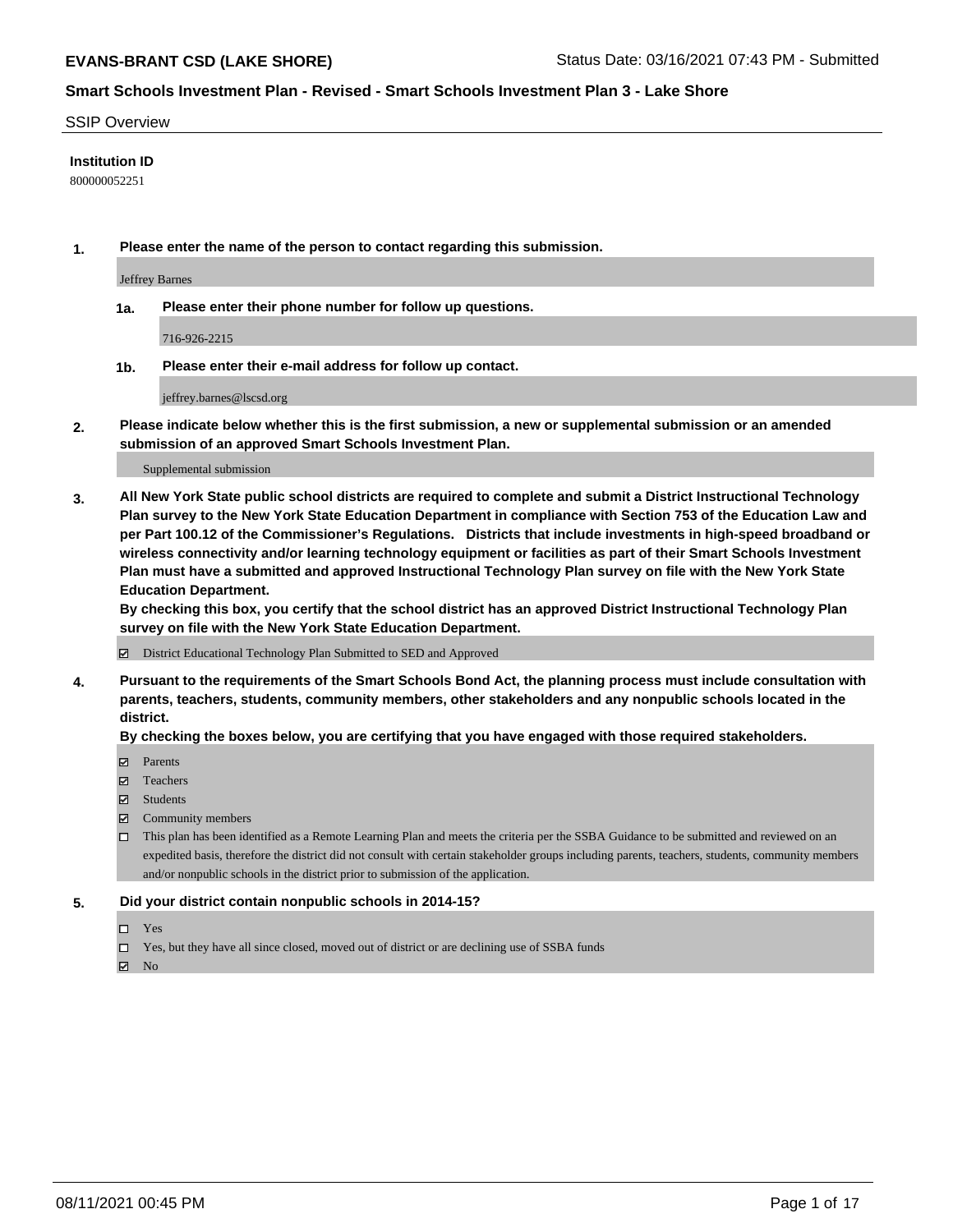#### SSIP Overview

**6. Certify that the following required steps have taken place by checking the boxes below:**

- The district developed and the school board approved a preliminary Smart Schools Investment Plan.
- The preliminary plan was posted on the district website for at least 30 days. The district included an address to which any written comments on the plan should be sent.
- The school board conducted a hearing that enabled stakeholders to respond to the preliminary plan. This hearing may have occured as part of a normal Board meeting, but adequate notice of the event must have been provided through local media and the district website for at least two weeks prior to the meeting.
- The district prepared a final plan for school board approval and such plan has been approved by the school board.
- $\boxtimes$  The final proposed plan that has been submitted has been posted on the district's website.
- This Plan has been identified as a Remote Learning Plan and meets the criteria per the SSBA Guidance to be submitted and reviewed on an expedited basis, therefore this plan has not met certain stakeholder engagement requirements including, consulting with nonpublic schools in advance of plan submission, having the school board conduct a hearing on the plan and/or posting the plan to the district website for a minimum of 30 days. This district will post the Remote Learning Plan to the district's website upon submission of the application.
- **6a. Please upload the proposed Smart Schools Investment Plan (SSIP) that was posted on the district's website, along with any supporting materials. Note that this should be different than your recently submitted Educational Technology Survey. The Final SSIP, as approved by the School Board, should also be posted on the website and remain there during the course of the projects contained therein.**

Smart Schools Bond Act 3 Proposal.pdf Smart Schools Bond Act 3 Proposal web version.pdf

**6b. Enter the webpage address where the final Smart Schools Investment Plan is posted. The Plan should remain posted for the life of the included projects.**

https://www.lakeshorecsd.org/Page/7225

**7. Please enter an estimate of the total number of students and staff that will benefit from this Smart Schools Investment Plan based on the cumulative projects submitted to date.**

2,109

**8. An LEA/School District may partner with one or more other LEA/School Districts to form a consortium to pool Smart Schools Bond Act funds for a project that meets all other Smart School Bond Act requirements. Each school district participating in the consortium will need to file an approved Smart Schools Investment Plan for the project and submit a signed Memorandum of Understanding that sets forth the details of the consortium including the roles of each respective district.**

 $\Box$  The district plans to participate in a consortium to partner with other school district(s) to implement a Smart Schools project.

**9. Please enter the name and 6-digit SED Code for each LEA/School District participating in the Consortium.**

| <b>Partner LEA/District</b> | <b>ISED BEDS Code</b> |
|-----------------------------|-----------------------|
| (No Response)               | (No Response)         |

**10. Please upload a signed Memorandum of Understanding with all of the participating Consortium partners.**

(No Response)

**11. Your district's Smart Schools Bond Act Allocation is:**

\$2,715,167

**12. Final 2014-15 BEDS Enrollment to calculate Nonpublic Sharing Requirement**

|            | <b>Public Enrollment</b> | Nonpublic Enrollment | Total Enrollment | Nonpublic Percentage |
|------------|--------------------------|----------------------|------------------|----------------------|
| Enrollment | 2.476                    |                      | 2.476.00         | 0.00                 |

**13. This table compares each category budget total, as entered in that category's page, to the total expenditures listed**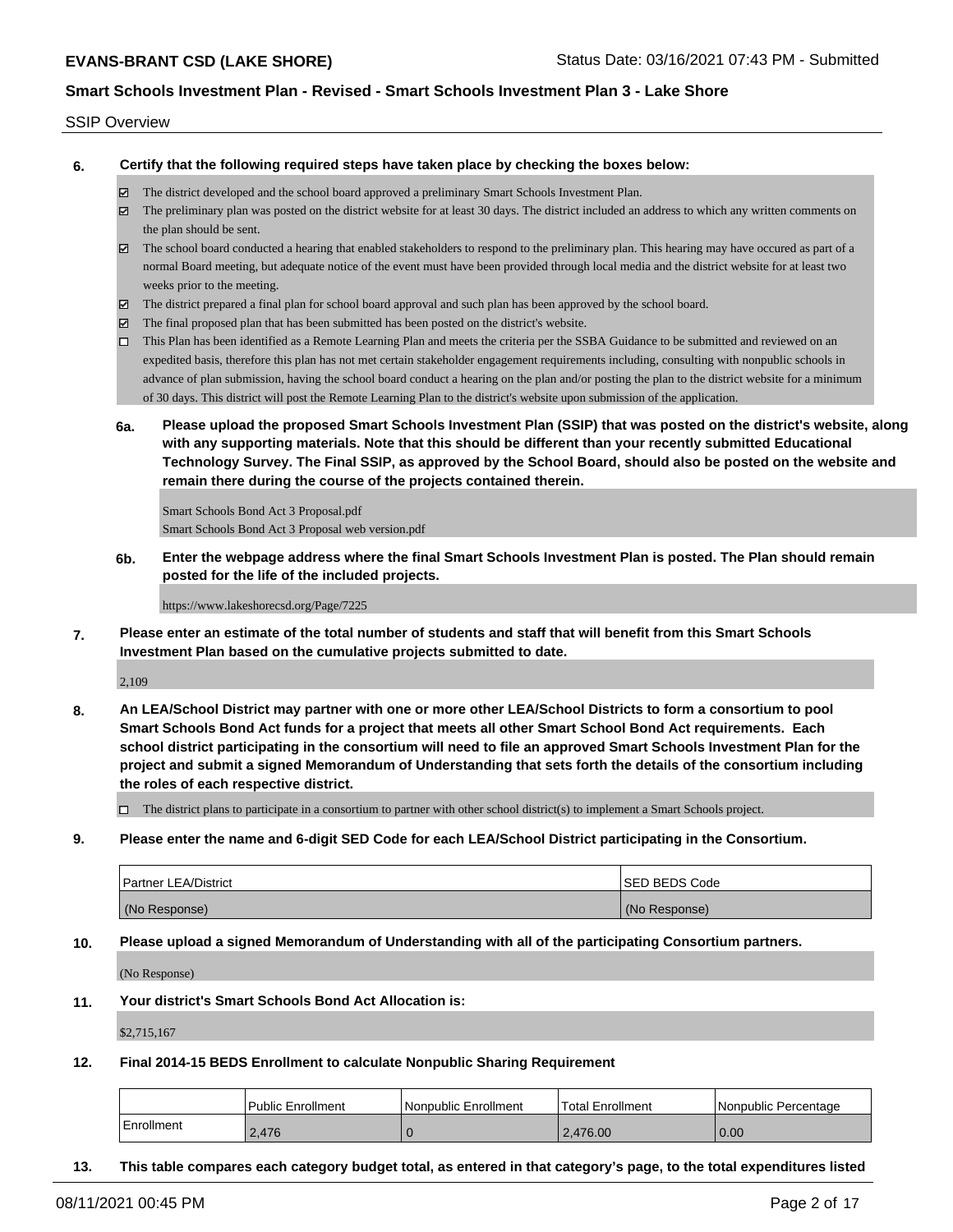SSIP Overview

# **in the category's expenditure table. Any discrepancies between the two must be resolved before submission.**

|                                          | <b>Sub-Allocations</b> | <b>Expenditure Totals</b> | Difference |
|------------------------------------------|------------------------|---------------------------|------------|
| <b>School Connectivity</b>               | 0.00                   | 0.00                      | 0.00       |
| Connectivity Projects for<br>Communities | 0.00                   | 0.00                      | 0.00       |
| Classroom Technology                     | 255,550.00             | 255,550.00                | 0.00       |
| Pre-Kindergarten Classrooms              | 0.00                   | 0.00                      | 0.00       |
| Replace Transportable<br>Classrooms      | 0.00                   | 0.00                      | 0.00       |
| <b>High-Tech Security Features</b>       | 0.00                   | 0.00                      | 0.00       |
| Nonpublic Loan                           | 0.00                   | 0.00                      | 0.00       |
| Totals:                                  | 255,550                | 255,550                   | 0          |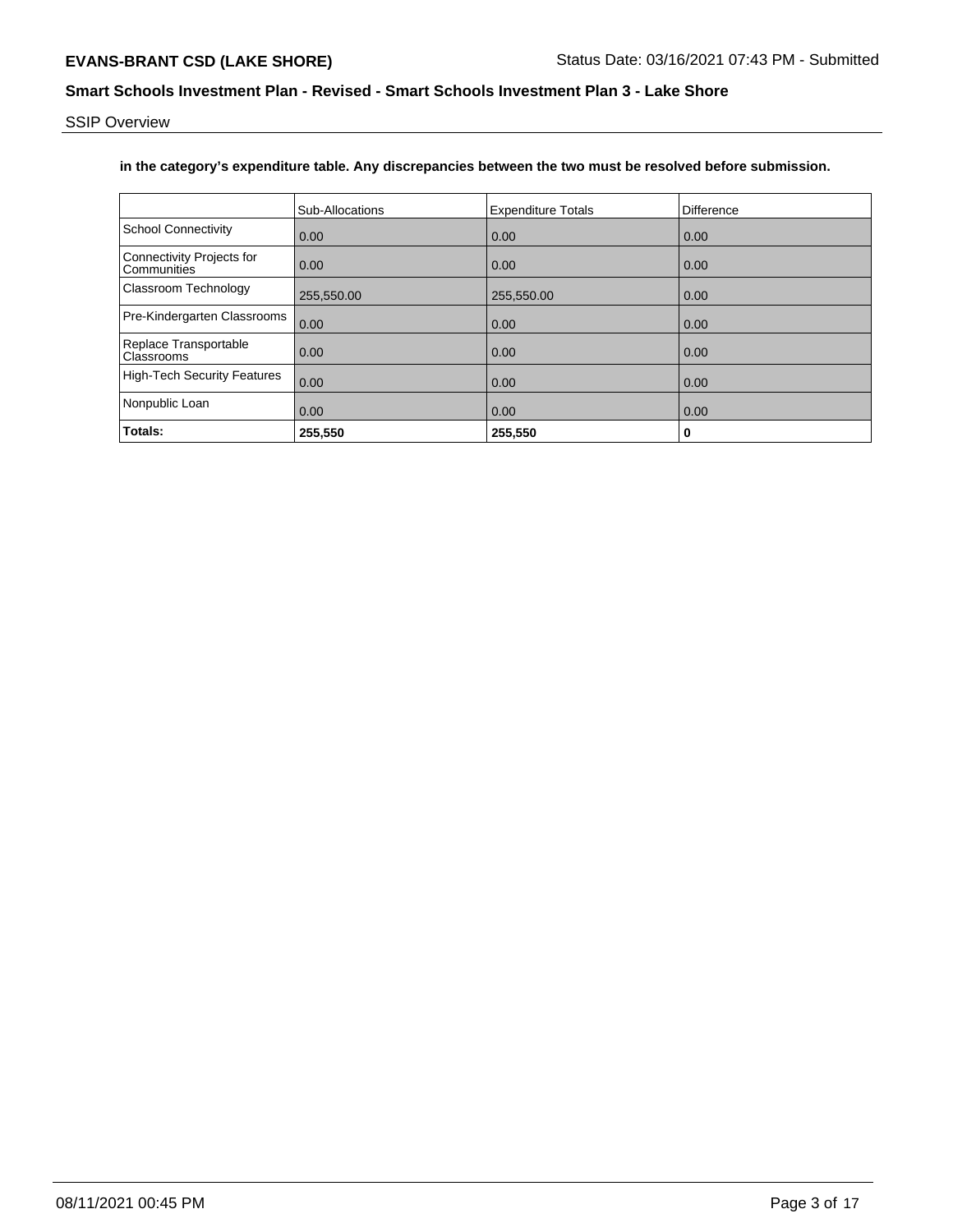School Connectivity

- **1. In order for students and faculty to receive the maximum benefit from the technology made available under the Smart Schools Bond Act, their school buildings must possess sufficient connectivity infrastructure to ensure that devices can be used during the school day. Smart Schools Investment Plans must demonstrate that:**
	- **• sufficient infrastructure that meets the Federal Communications Commission's 100 Mbps per 1,000 students standard currently exists in the buildings where new devices will be deployed, or**
	- **• is a planned use of a portion of Smart Schools Bond Act funds, or**
	- **• is under development through another funding source.**

**Smart Schools Bond Act funds used for technology infrastructure or classroom technology investments must increase the number of school buildings that meet or exceed the minimum speed standard of 100 Mbps per 1,000 students and staff within 12 months. This standard may be met on either a contracted 24/7 firm service or a "burstable" capability. If the standard is met under the burstable criteria, it must be:**

**1. Specifically codified in a service contract with a provider, and**

**2. Guaranteed to be available to all students and devices as needed, particularly during periods of high demand, such as computer-based testing (CBT) periods.**

**Please describe how your district already meets or is planning to meet this standard within 12 months of plan submission.**

(No Response)

**1a. If a district believes that it will be impossible to meet this standard within 12 months, it may apply for a waiver of this requirement, as described on the Smart Schools website. The waiver must be filed and approved by SED prior to submitting this survey.**

 $\Box$  By checking this box, you are certifying that the school district has an approved waiver of this requirement on file with the New York State Education Department.

**2. Connectivity Speed Calculator (Required). If the district currently meets the required speed, enter "Currently Met" in the last box: Expected Date When Required Speed Will be Met.**

|                  | l Number of     | Required Speed | Current Speed in | Expected Speed  | Expected Date                           |
|------------------|-----------------|----------------|------------------|-----------------|-----------------------------------------|
|                  | <b>Students</b> | In Mbps        | l Mbps           | to be Attained  | When Required                           |
|                  |                 |                |                  |                 | l Within 12 Months ISpeed Will be Met l |
| Calculated Speed | (No Response)   | 0.00           | (No Response)    | l (No Response) | l (No Response)                         |

**3. Describe how you intend to use Smart Schools Bond Act funds for high-speed broadband and/or wireless connectivity projects in school buildings.**

(No Response)

**4. Describe the linkage between the district's District Instructional Technology Plan and how the proposed projects will improve teaching and learning. (There should be a link between your response to this question and your responses to Question 1 in Section IV - NYSED Initiatives Alignment: "Explain how the district use of instructional technology will serve as a part of a comprehensive and sustained effort to support rigorous academic standards attainment and performance improvement for students."** 

**Your answer should also align with your answers to the questions in Section II - Strategic Technology Planning and the associated Action Steps in Section III - Action Plan.)**

(No Response)

**5. If the district wishes to have students and staff access the Internet from wireless devices within the school building, or in close proximity to it, it must first ensure that it has a robust Wi-Fi network in place that has sufficient bandwidth to meet user demand.**

**Please describe how you have quantified this demand and how you plan to meet this demand.**

(No Response)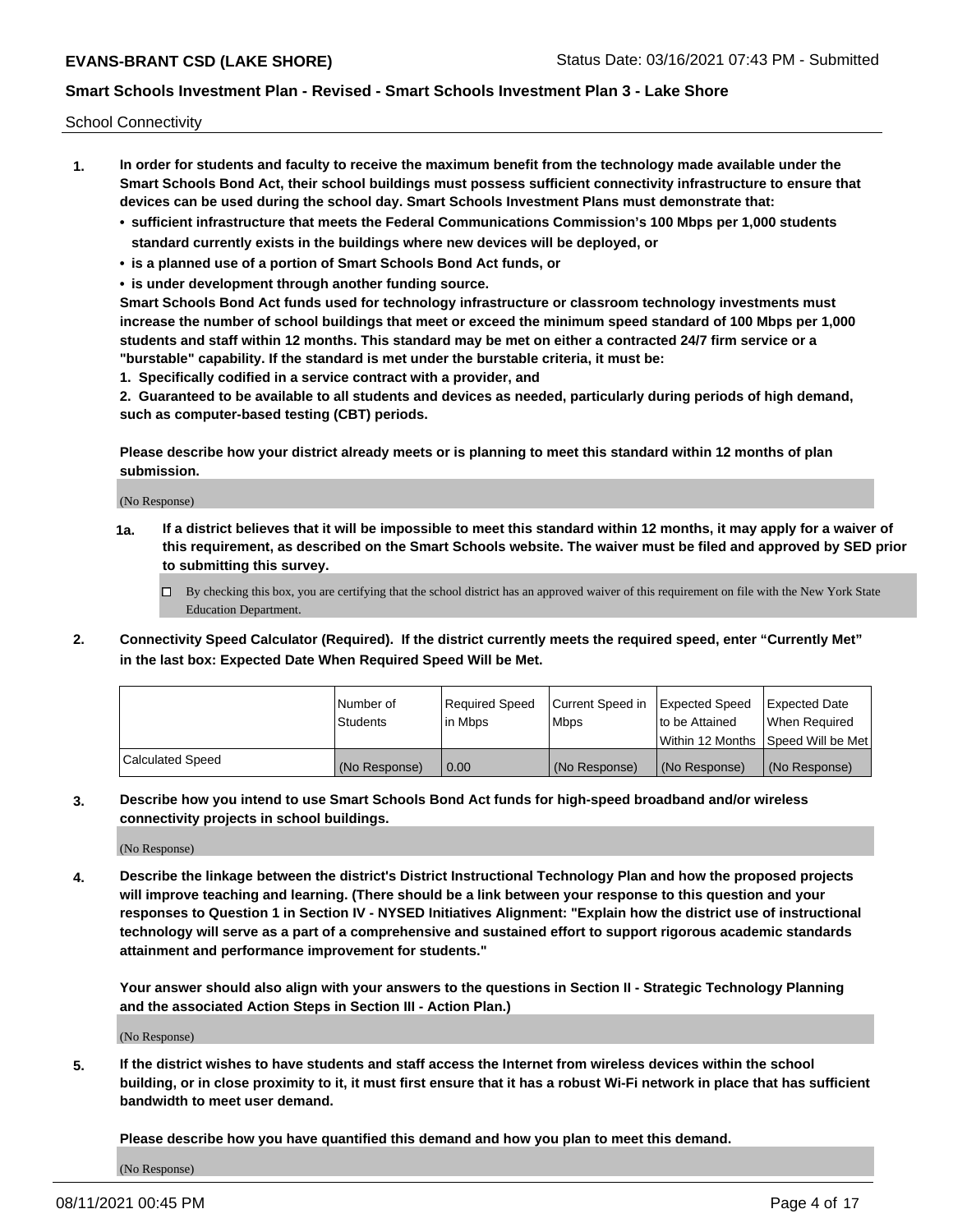School Connectivity

**6. Smart Schools plans with any expenditures in the School Connectivity category require a project number from the Office of Facilities Planning. Districts must submit an SSBA LOI and receive project numbers prior to submitting the SSIP. As indicated on the LOI, some projects may be eligible for a streamlined review and will not require a building permit.**

**Please indicate on a separate row each project number given to you by the Office of Facilities Planning.**

| Project Number |  |
|----------------|--|
| (No Response)  |  |

**7. Certain high-tech security and connectivity infrastructure projects may be eligible for an expedited review process as determined by the Office of Facilities Planning.**

#### **Was your project deemed eligible for streamlined review?**

(No Response)

## **8. Include the name and license number of the architect or engineer of record.**

| Name          | License Number |
|---------------|----------------|
| (No Response) | (No Response)  |

### **9. Public Expenditures – Loanable (Counts toward the nonpublic loan calculation)**

| Select the allowable expenditure type.<br>Repeat to add another item under each type. | <b>PUBLIC</b> Items to be<br>l Purchased | Quantity         | l Cost Per Item  | <b>Total Cost</b> |
|---------------------------------------------------------------------------------------|------------------------------------------|------------------|------------------|-------------------|
| (No Response)                                                                         | (No Response)                            | (No<br>Response) | (No<br>Response) | 0.00              |
|                                                                                       |                                          | 0                | 0.00             |                   |

## **10. Public Expenditures – Non-Loanable (Does not count toward nonpublic loan calculation)**

| Select the allowable expenditure<br>type.<br>Repeat to add another item under<br>each type. | <b>PUBLIC</b> Items to be purchased | Quantity      | Cost per Item | <b>Total Cost</b> |
|---------------------------------------------------------------------------------------------|-------------------------------------|---------------|---------------|-------------------|
| (No Response)                                                                               | (No Response)                       | (No Response) | (No Response) | 0.00              |
|                                                                                             |                                     |               | 0.00          |                   |

#### **11. Final 2014-15 BEDS Enrollment to calculate Nonpublic Sharing Requirement (no changes allowed.)**

|            | Public Enrollment | l Nonpublic Enrollment | <b>Total Enrollment</b> | Nonpublic Percentage |
|------------|-------------------|------------------------|-------------------------|----------------------|
| Enrollment | 2.476             |                        | 2.476.00                | 0.00                 |

## **12. Total Public Budget - Loanable (Counts toward the nonpublic loan calculation)**

|                                               | Public Allocations | <b>Estimated Nonpublic Loan</b><br>Amount | Estimated Total Sub-Allocations |
|-----------------------------------------------|--------------------|-------------------------------------------|---------------------------------|
| Network/Access Costs                          | (No Response)      | 0.00                                      | 0.00                            |
| School Internal Connections and<br>Components | (No Response)      | 0.00                                      | 0.00                            |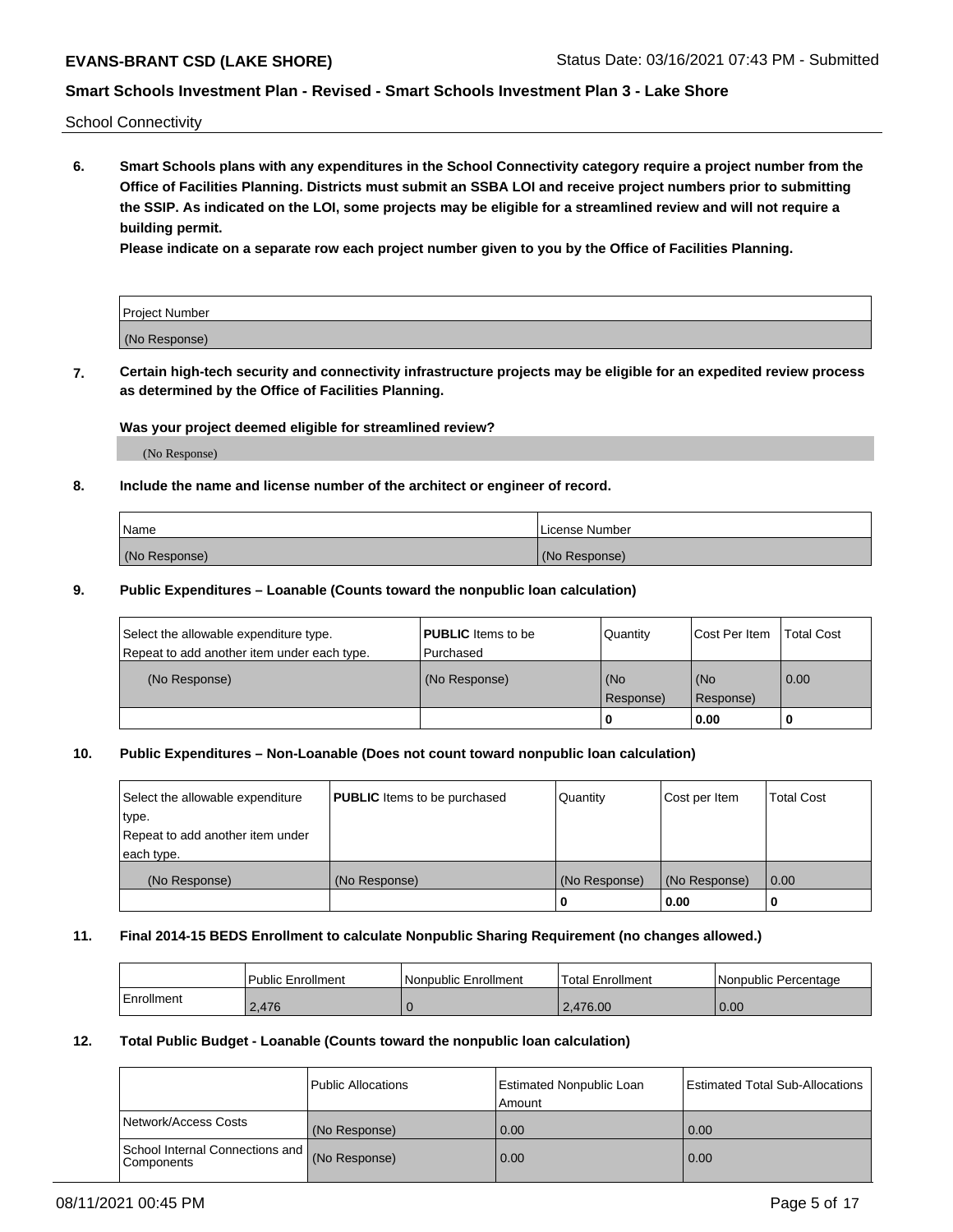School Connectivity

|         | Public Allocations | Estimated Nonpublic Loan<br>l Amount i | Estimated Total Sub-Allocations |
|---------|--------------------|----------------------------------------|---------------------------------|
| l Other | (No Response)      | 0.00                                   | 0.00                            |
| Totals: | 0.00               | 0                                      | 0                               |

# **13. Total Public Budget – Non-Loanable (Does not count toward the nonpublic loan calculation)**

| Sub-<br>Allocation |
|--------------------|
| (No Response)      |
| (No Response)      |
| (No Response)      |
| (No Response)      |
| (No Response)      |
| (No Response)      |
| (No Response)      |
| 0.00               |
|                    |

# **14. School Connectivity Totals**

|                          | Total Sub-Allocations |
|--------------------------|-----------------------|
| Total Loanable Items     | 0.00                  |
| Total Non-Ioanable Items | 0.00                  |
| Totals:                  | 0                     |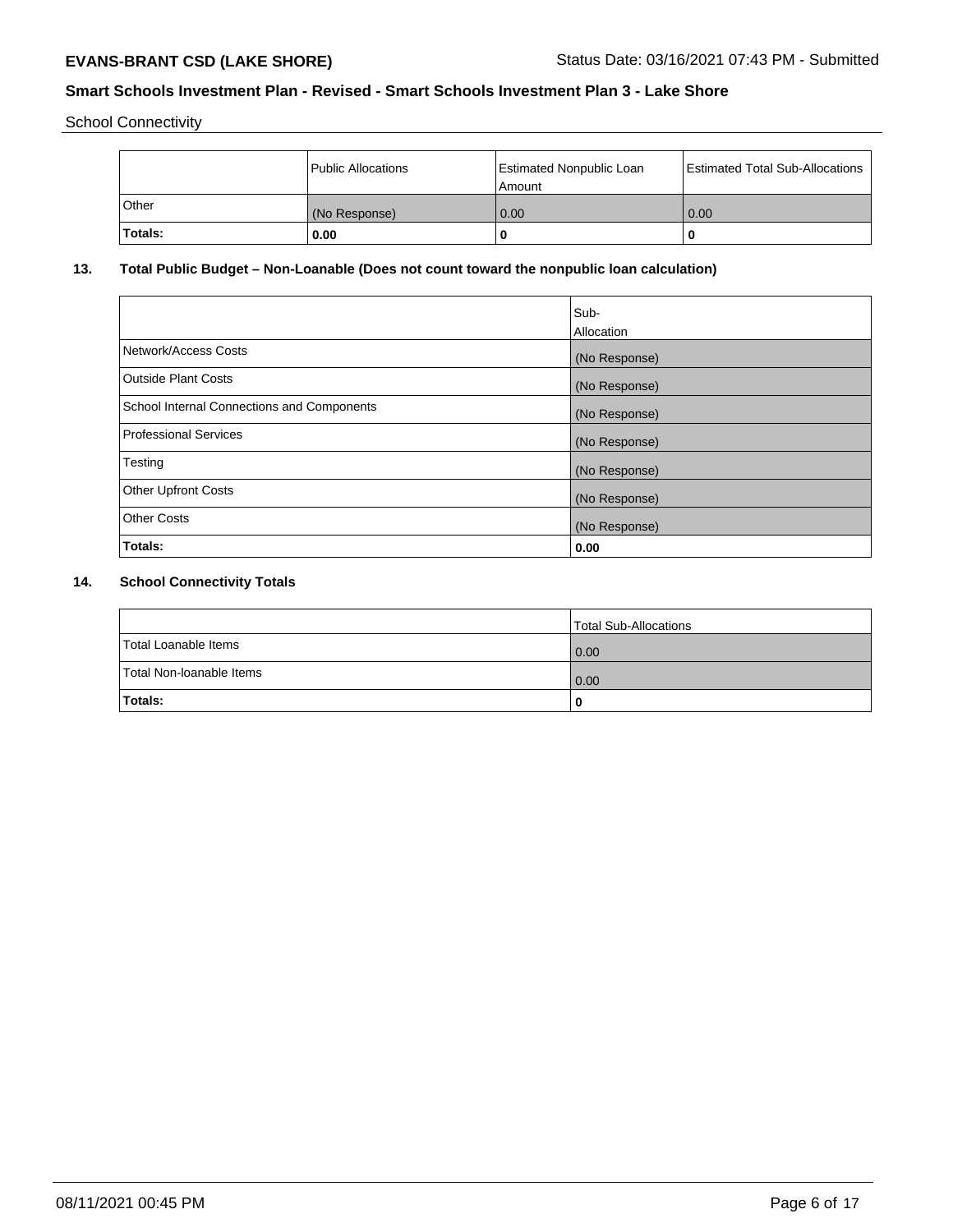Community Connectivity (Broadband and Wireless)

**1. Describe how you intend to use Smart Schools Bond Act funds for high-speed broadband and/or wireless connectivity projects in the community.**

(No Response)

**2. Please describe how the proposed project(s) will promote student achievement and increase student and/or staff access to the Internet in a manner that enhances student learning and/or instruction outside of the school day and/or school building.**

(No Response)

**3. Community connectivity projects must comply with all the necessary local building codes and regulations (building and related permits are not required prior to plan submission).**

 $\Box$  I certify that we will comply with all the necessary local building codes and regulations.

**4. Please describe the physical location of the proposed investment.**

(No Response)

**5. Please provide the initial list of partners participating in the Community Connectivity Broadband Project, along with their Federal Tax Identification (Employer Identification) number.**

| <b>Project Partners</b> | l Federal ID # |
|-------------------------|----------------|
| (No Response)           | (No Response)  |

**6. Please detail the type, quantity, per unit cost and total cost of the eligible items under each sub-category.**

| Select the allowable expenditure | Item to be purchased | Quantity      | Cost per Item | <b>Total Cost</b> |
|----------------------------------|----------------------|---------------|---------------|-------------------|
| type.                            |                      |               |               |                   |
| Repeat to add another item under |                      |               |               |                   |
| each type.                       |                      |               |               |                   |
| (No Response)                    | (No Response)        | (No Response) | (No Response) | 0.00              |
|                                  |                      | U             | 0.00          | -0                |

**7. If you are submitting an allocation for Community Connectivity, complete this table.**

**Note that the calculated Total at the bottom of the table must equal the Total allocation for this category that you entered in the SSIP Overview overall budget.**

|                                    | Sub-Allocation |
|------------------------------------|----------------|
| Network/Access Costs               | (No Response)  |
| Outside Plant Costs                | (No Response)  |
| <b>Tower Costs</b>                 | (No Response)  |
| <b>Customer Premises Equipment</b> | (No Response)  |
| <b>Professional Services</b>       | (No Response)  |
| Testing                            | (No Response)  |
| <b>Other Upfront Costs</b>         | (No Response)  |
| <b>Other Costs</b>                 | (No Response)  |
| Totals:                            | 0.00           |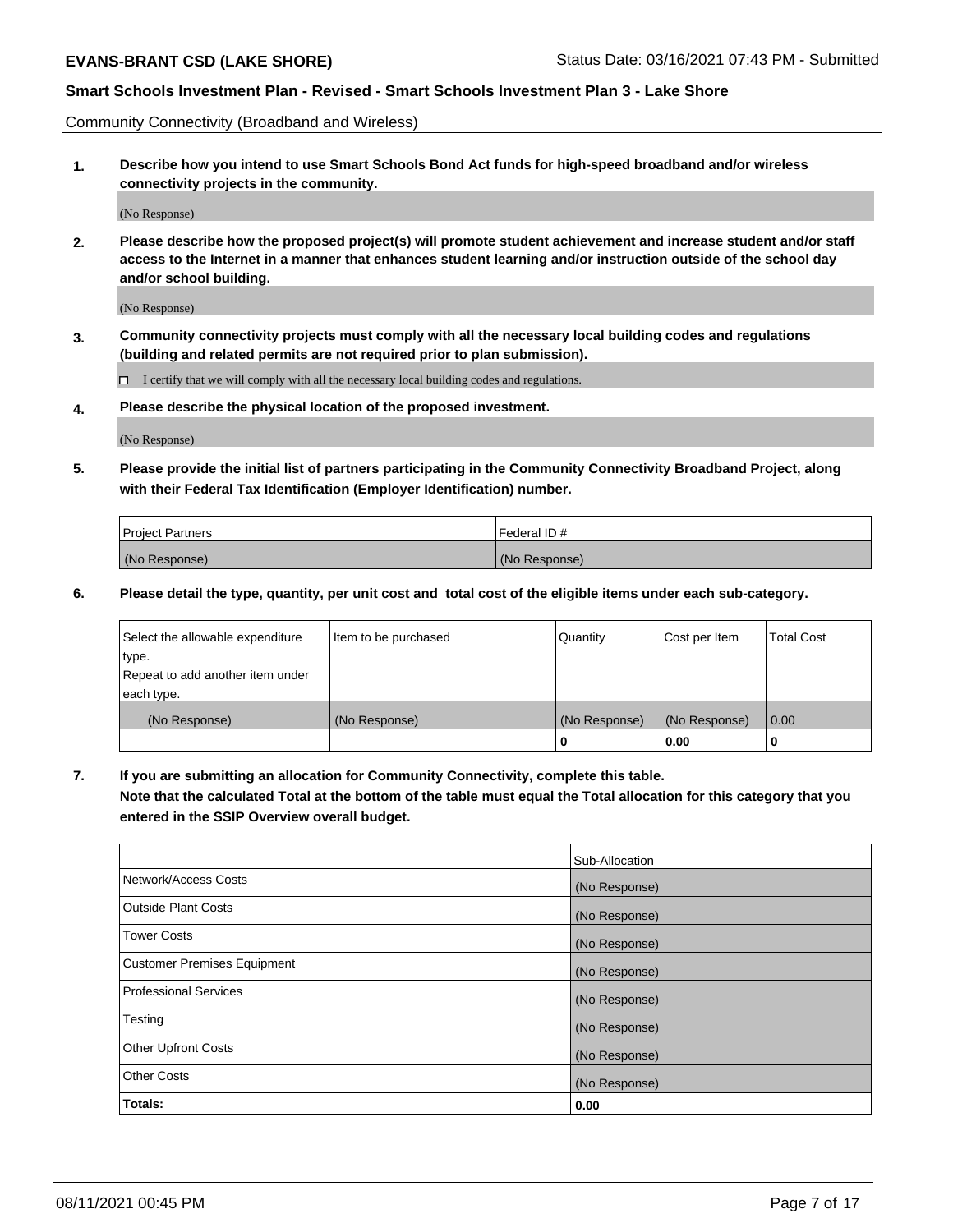## Classroom Learning Technology

**1. In order for students and faculty to receive the maximum benefit from the technology made available under the Smart Schools Bond Act, their school buildings must possess sufficient connectivity infrastructure to ensure that devices can be used during the school day. Smart Schools Investment Plans must demonstrate that sufficient infrastructure that meets the Federal Communications Commission's 100 Mbps per 1,000 students standard currently exists in the buildings where new devices will be deployed, or is a planned use of a portion of Smart Schools Bond Act funds, or is under development through another funding source. Smart Schools Bond Act funds used for technology infrastructure or classroom technology investments must**

**increase the number of school buildings that meet or exceed the minimum speed standard of 100 Mbps per 1,000 students and staff within 12 months. This standard may be met on either a contracted 24/7 firm service or a "burstable" capability. If the standard is met under the burstable criteria, it must be:**

**1. Specifically codified in a service contract with a provider, and**

**2. Guaranteed to be available to all students and devices as needed, particularly during periods of high demand, such as computer-based testing (CBT) periods.**

**Please describe how your district already meets or is planning to meet this standard within 12 months of plan submission.**

|                                                                     | Minimum Capacity (Expressed in Gb) | Maximum Capacity (Expressed in Gb) |
|---------------------------------------------------------------------|------------------------------------|------------------------------------|
| Network Bandwidth: Incoming connection TO<br>district schools (WAN) | 5GB                                | 5GB                                |
| Network Bandwidth: Connections BETWEEN<br>school buildings (LAN)    | 1 <sub>GB</sub>                    | 10GB                               |
| Bandwidth: Connections WITHIN school<br>buildings (LAN)             | 1GB                                | 10GB                               |

Our available network broadband width is purchased from WNYRIC/Erie is as follows:

The total contracted internet access bandwidth for our district is 5GB/5GB.

- **1a. If a district believes that it will be impossible to meet this standard within 12 months, it may apply for a waiver of this requirement, as described on the Smart Schools website. The waiver must be filed and approved by SED prior to submitting this survey.**
	- By checking this box, you are certifying that the school district has an approved waiver of this requirement on file with the New York State Education Department.
- **2. Connectivity Speed Calculator (Required). If the district currently meets the required speed, enter "Currently Met" in the last box: Expected Date When Required Speed Will be Met.**

|                  | l Number of<br>Students | Required Speed<br>l in Mbps | Current Speed in Expected Speed<br><b>Mbps</b> | to be Attained | <b>Expected Date</b><br>When Reauired |
|------------------|-------------------------|-----------------------------|------------------------------------------------|----------------|---------------------------------------|
|                  |                         |                             |                                                |                | Within 12 Months  Speed Will be Met   |
| Calculated Speed | 2.109                   | 210.90                      | 425                                            | now            | now                                   |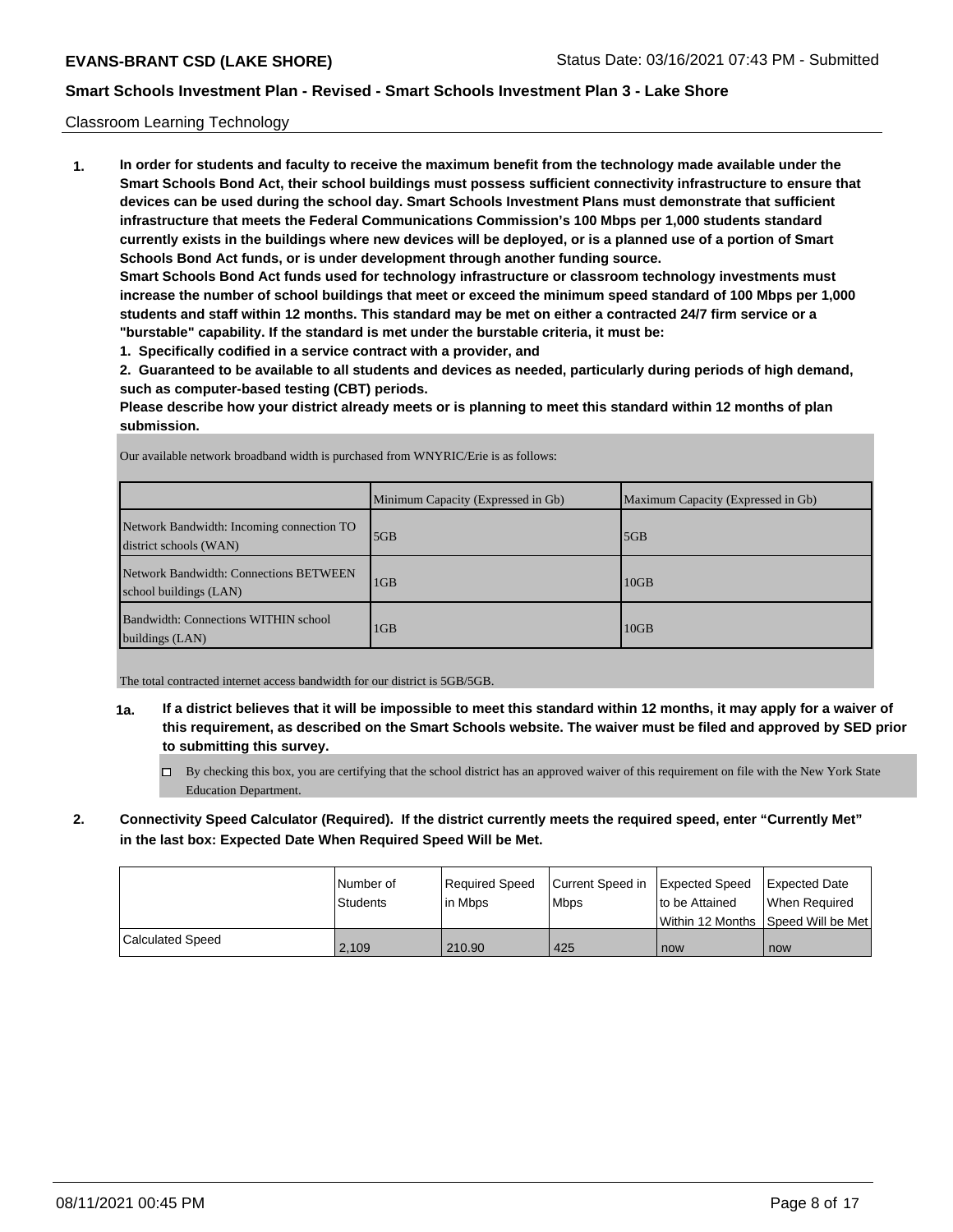#### Classroom Learning Technology

**3. If the district wishes to have students and staff access the Internet from wireless devices within the school building, or in close proximity to it, it must first ensure that it has a robust Wi-Fi network in place that has sufficient bandwidth to meet user demand.**

**Please describe how you have quantified this demand and how you plan to meet this demand.**

We have the following wireless protocols available in the district:

- 802.11a
- 802.11b

802.11g

We have wireless access points in use in the district that covers 100% of our instructional space. We have a wireless controller and our port speed of switches that are less than seven years old is 1GB. We will be using E Rate in the next few years to upgrade our network closets and wireless access points to handle more bandwidth.

Our available network broadband width is purchased from WNYRIC/Erie is as follows:

|                                                                     | Minimum Capacity (Expressed in Gb) | Maximum Capacity (Expressed in Gb) |
|---------------------------------------------------------------------|------------------------------------|------------------------------------|
| Network Bandwidth: Incoming connection TO<br>district schools (WAN) | 5GB                                | 5GB                                |
| Network Bandwidth: Connections BETWEEN<br>school buildings (LAN)    | 1 <sub>GB</sub>                    | 10 <sub>GB</sub>                   |
| Bandwidth: Connections WITHIN school<br>buildings (LAN)             | 1 <sub>GB</sub>                    | 10GB                               |

The total contracted internet access bandwidth for our district is 5GB/5GB.

**4. All New York State public school districts are required to complete and submit an Instructional Technology Plan survey to the New York State Education Department in compliance with Section 753 of the Education Law and per Part 100.12 of the Commissioner's Regulations.**

**Districts that include educational technology purchases as part of their Smart Schools Investment Plan must have a submitted and approved Instructional Technology Plan survey on file with the New York State Education Department.**

- By checking this box, you are certifying that the school district has an approved Instructional Technology Plan survey on file with the New York State Education Department.
- **5. Describe the devices you intend to purchase and their compatibility with existing or planned platforms or systems. Specifically address the adequacy of each facility's electrical, HVAC and other infrastructure necessary to install and support the operation of the planned technology.**

We intend to purchase the following items which are compatible with our existing platforms and systems and address Digital Equity by going to a 1 to 1 student to device model:

Chromebooks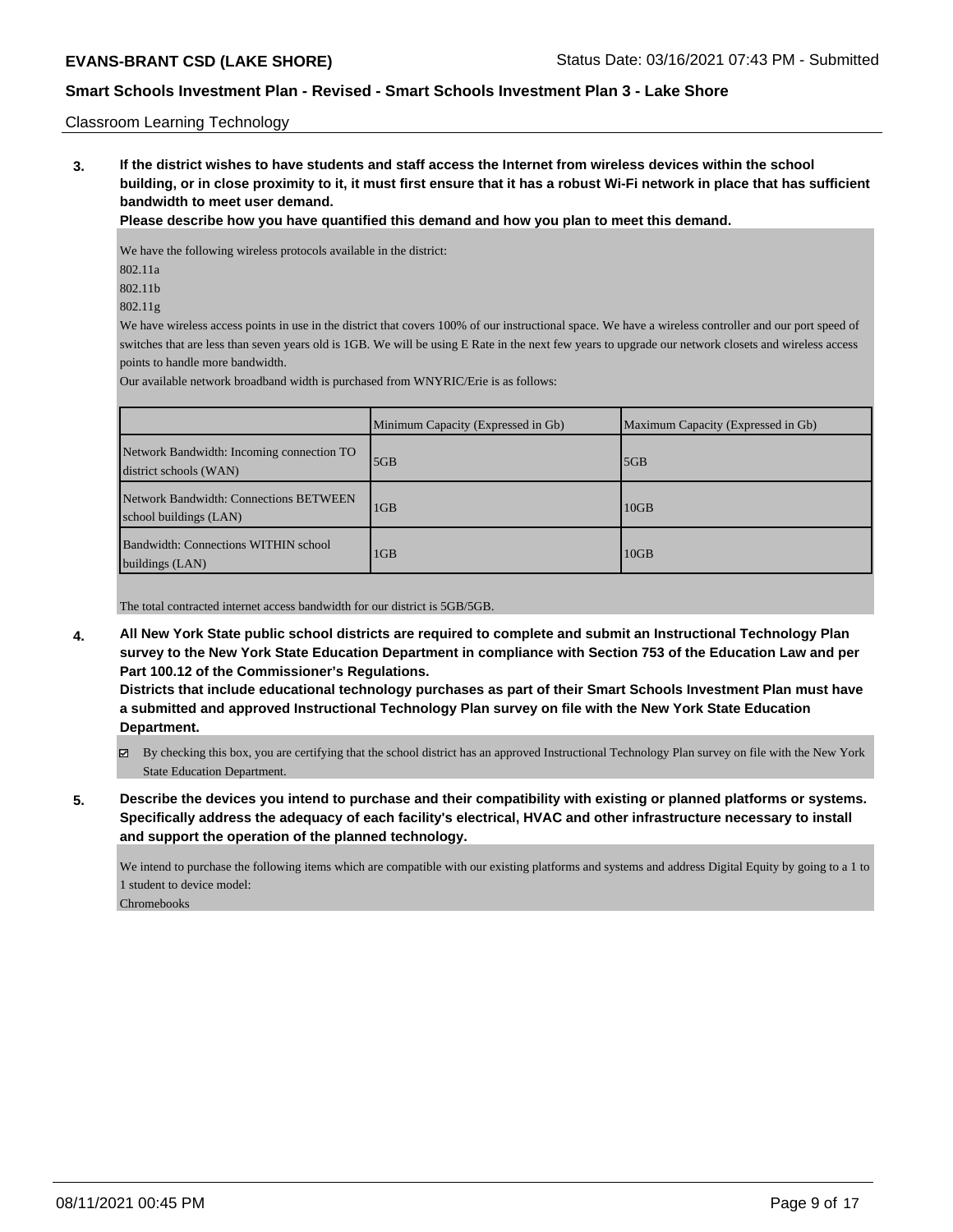#### Classroom Learning Technology

- **6. Describe how the proposed technology purchases will:**
	- **> enhance differentiated instruction;**
	- **> expand student learning inside and outside the classroom;**
	- **> benefit students with disabilities and English language learners; and**
	- **> contribute to the reduction of other learning gaps that have been identified within the district.**

**The expectation is that districts will place a priority on addressing the needs of students who struggle to succeed in a rigorous curriculum. Responses in this section should specifically address this concern and align with the district's Instructional Technology Plan (in particular Question 2 of E. Curriculum and Instruction: "Does the district's instructional technology plan address the needs of students with disabilities to ensure equitable access to instruction, materials and assessments?" and Question 3 of the same section: "Does the district's instructional technology plan address the provision of assistive technology specifically for students with disabilities to ensure access to and participation in the general curriculum?")**

**In addition, describe how the district ensures equitable access to instruction, materials and assessments and participation in the general curriculum for both SWD and English Language Learners/Multilingual Learners (ELL/MLL) students.**

# **Please note: If this plan has been identified as a Remote Learning Plan to be submitted and reviewed on an expedited basis, the district should explain how this plan will facilitate remote and hybrid learning, in lieu of responding to the question above.**

With the abundance the hardware tools available, teachers are now able to access more resources to help them address the diverse needs of their students. Technology also allows them to attend to these needs in numerous ways, through learning activities, content input, and opportunities to demonstrate understanding. With our rimplementation of Google for Education, all staff and students can easily create online centers for learning, areas to submit projects and allow both students and staff to pace themselves appropriately for each student's learning level, promoting academic growth and enhancing student motivation. Online work allows students the privacy to work at their own pace and provides them areas to collaborate and communicate online. Because each student has his or her own Google account, this allows students to stay organized and prepared by having tools to create work and store work by class. Online tools also allows for students to create and prepare work that aligns with their learning styles with the ability to create graphs, charts, visual and auditory displays of learning very easily. Often online work is more authentic and allows students more choice in how to demonstrate their learning. Due to the recent changes to instruction addressing Covid-19 and the adoption of a hybrid learning model, it is more important now that all students have access to technology to do online learning. With the recent change to a 1 to 1 model, devies purchased as part of this plan will address Digital Equity and make sure all students are on a level playing feild by having their own device. These tools will allow our teachers to differentiate in many ways for our students. With the access of computers, teachers become more apt to use the open educational resources that are freely available via the Internet. Ranging from digital textbooks, online libraries, podcasts, instructional games, online videos that show places around the world, how-to instructions and quality learning experiences, our classrooms grow beyond the four walls. The district's technology plan addresses the needs of students with disabilities and English Language Learners to ensure equitable access to curriculum, instruction, materials, and assessments. With the support and techniques that we provide, students with a learning disability and English Language Learners at Lake Shore Central School District are able to compensate for difficulties that they may have in learning the curriculum. We strive to help them grow as independent learners and provide them with assistive technologies that are include both the simple and the complex to expand their learning opportunities and promote a more positive classroom environment. Student IEP's address assistive technology and adaptation to materials to allow for full access to instruction. When in classrooms, students with disabilities have access to enlarged print materials, zoom text and visual acuity devices, hearing devices, speech dictation and word prediction software, enlarged letter and braille keyboards, tablets, laptops with software that align with IEP needs. In addition, all classrooms have data projection systems to enlarge materials and resources and all special education classrooms have interactive white boards. Our district is aggressive in keeping students in our district (versus sending them to an outside program) and we are aggressive in providing all that a student needs for full access to classroom instruction in the general education classroom. The technology that is provided can help motivate the learners and engage them in learning no matter the skills. Our budget and technology plan both fully support student IEP needs and classroom teachers ensure equitable access for all learners. This year we have 1 ESL student, but when in place, our ESL teachers and support staff attend numerous workshops to learn of materials and technology that supports both teaching and learning ESL students. Recommendations are made each year from staff input on what works best in the classroom and what new technologies will augment existing curriculum for all learners. Lake Shore has been aggressive in raising their graduation rate with an August 2020 graduation rate of 92%. We believe that the professional development plan in place and with the increase of technology tools in our district, our graduation rate will grow as students are provided with instruction of high interest and that meets their learning needs and styles.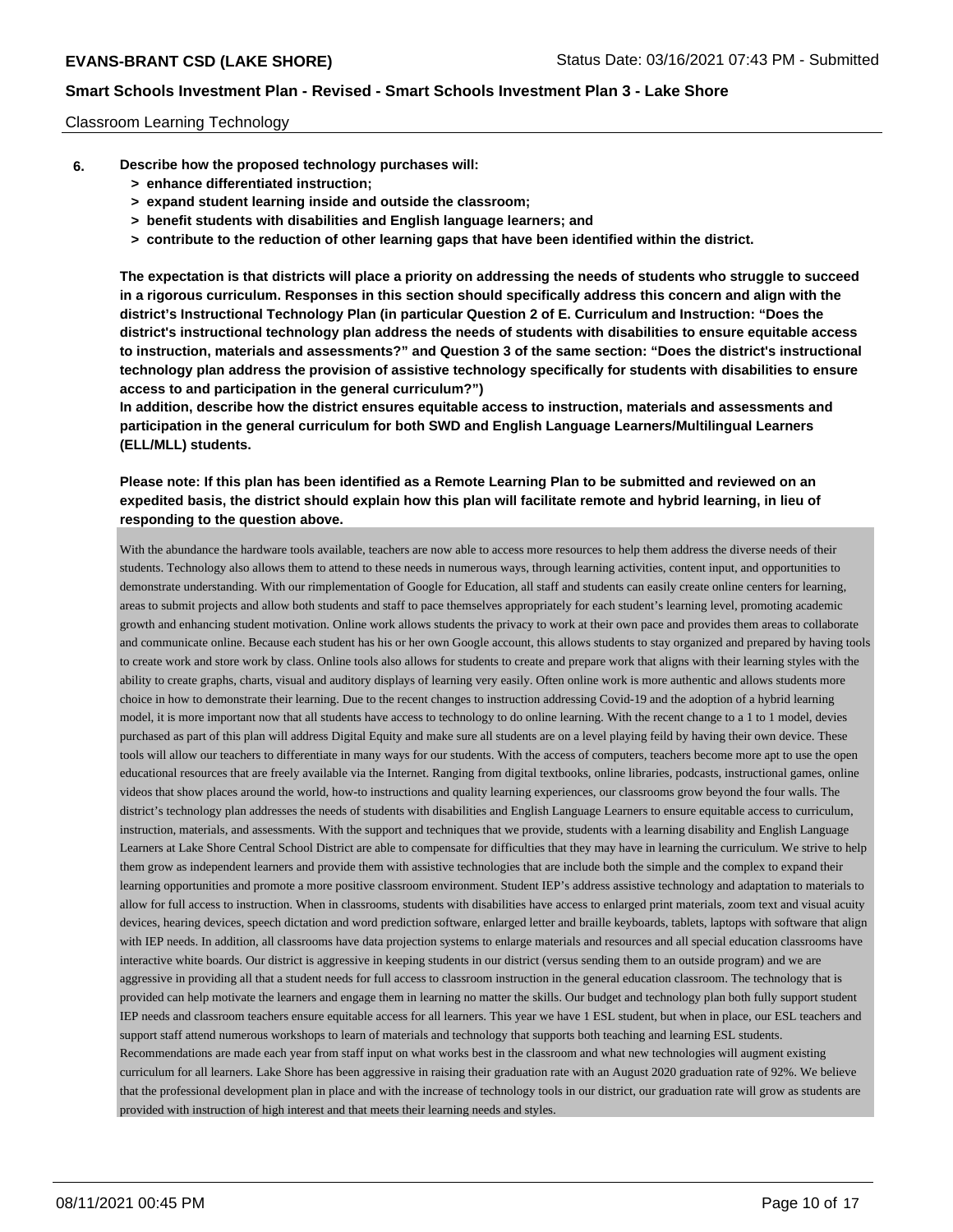Classroom Learning Technology

**7. Where appropriate, describe how the proposed technology purchases will enhance ongoing communication with parents and other stakeholders and help the district facilitate technology-based regional partnerships, including distance learning and other efforts.**

Every student will have an assigned device that they can take home and use for online instruction and learning. Parents who are working from home or dealing with multiple students in the household will no longer need to share devices or plan around access for students to participate in daily classroom activities.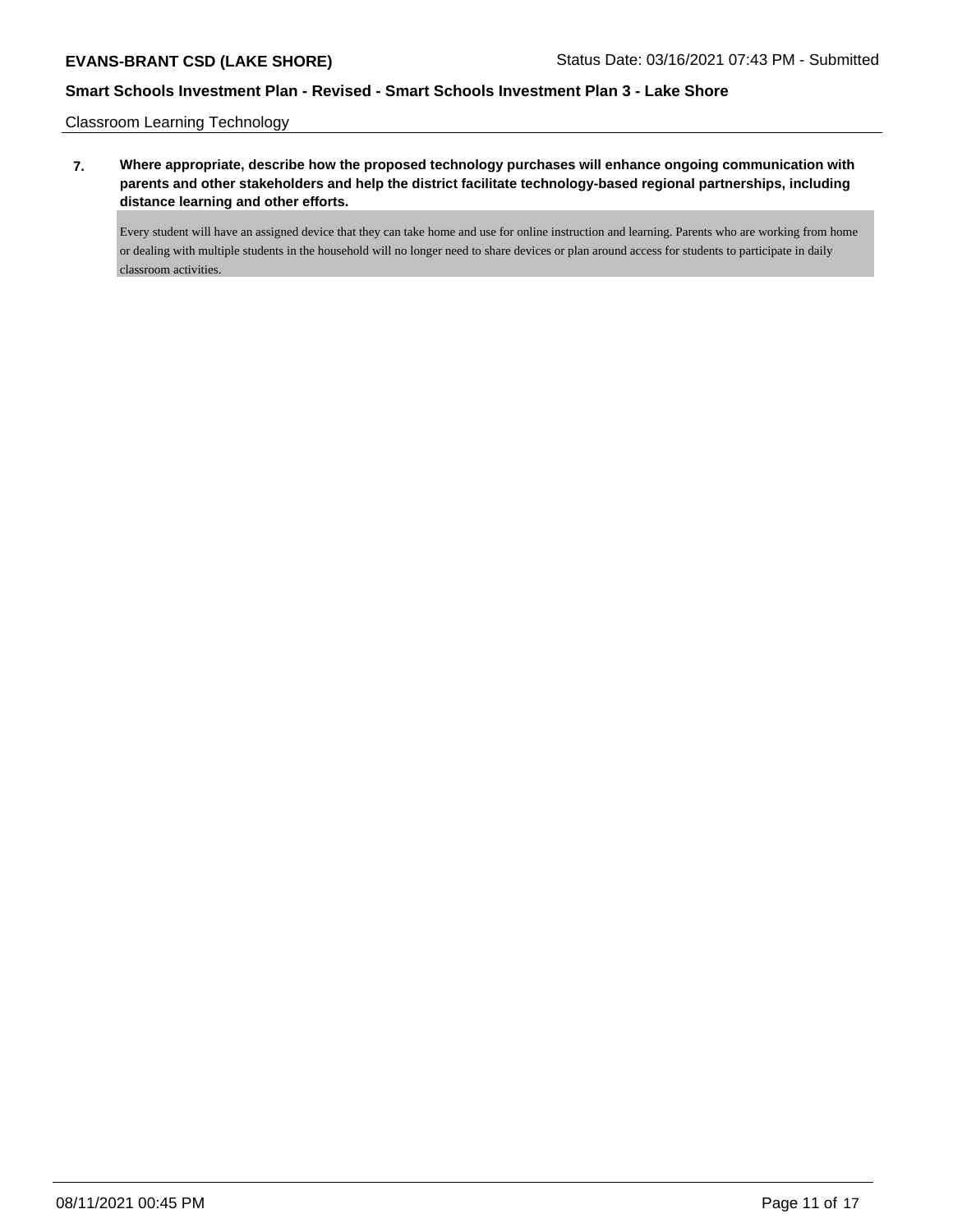Classroom Learning Technology

**8. Describe the district's plan to provide professional development to ensure that administrators, teachers and staff can employ the technology purchased to enhance instruction successfully.**

**Note: This response should be aligned and expanded upon in accordance with your district's response to Question 1 of F. Professional Development of your Instructional Technology Plan: "Please provide a summary of professional development offered to teachers and staff, for the time period covered by this plan, to support technology to enhance teaching and learning. Please include topics, audience and method of delivery within your summary."**

**Please note: If this plan has been identified as a Remote Learning Plan to be submitted and reviewed on an expedited basis, the district should provide a statement confirming that the district has provided or will provide professional development on these devices to its staff, in lieu of responding to the question above.**

Through after school/summer/school day PD (via face-to-face/online/and other viable options), superintendent's conference days and push-in PD with the technology integrator, Lake Shore Central School will employ BOCES, consultants, and teacher leaders to improve and enhance teaching and learning with technology:

| <b>Technology Tool /Topic</b>                                                               | <b>Purpose</b>                                                                                                                                                                                       | <b>Teachers</b> |
|---------------------------------------------------------------------------------------------|------------------------------------------------------------------------------------------------------------------------------------------------------------------------------------------------------|-----------------|
| Augmented Reality in the Classroom                                                          | Student projects that allow for increase in family<br>engagement and using technology in innovative<br>ways                                                                                          | $K-5$           |
| <b>Breakout EDU</b>                                                                         | Immersive learning games                                                                                                                                                                             | $K-12$          |
| Belouga                                                                                     | <b>Web Based Educational Collbaoration Platfrom</b>                                                                                                                                                  | $K-12$          |
| <b>Buncee</b>                                                                               | Student communication tool                                                                                                                                                                           | $K-12$          |
| Chromebooks                                                                                 | Maximizing Apps and Extensions                                                                                                                                                                       | $K-12$          |
| Coding in the Classroom                                                                     | programming skills and computer science<br>concepts that ensure educator and student<br>technological literacy                                                                                       | $K-12$          |
| Copyright and Digital Citizenship                                                           | Updates and curriculum                                                                                                                                                                               | $K-12$          |
| eSports                                                                                     | Online Sport Competition for Student Digital<br>Involvement                                                                                                                                          | $9 - 12$        |
| CueThink in the classroom                                                                   | Problem solving                                                                                                                                                                                      | $K-12$ math     |
| GoNoodle                                                                                    | Brain Breaks for the Classroom – using<br>technology in innovative ways                                                                                                                              | $K-5$           |
| Google Apps for Education and Google<br>Classroom                                           | Comprehensive suite of Google Applications<br>from basics to Google Tour Builder and Cultural<br>Institute aimed at improving instruction,<br>collaboration and student achievement; Book<br>studies | $K-12$          |
| <b>IXL Math</b>                                                                             | To ensure the effectiveness of instruction and to<br>monitor student learning                                                                                                                        | $K-12$ math     |
| Makerspace/coding clubs - Cubelets, Makey<br>Makey, Little Bits, Dash & Dot, Project Ignite | Innovative projects, 3D Modeling, digital<br>electronics, and coding                                                                                                                                 | $K-12$          |
| Microsoft 2019, Windows 10                                                                  | Multimedia products with audio, video, and full<br>interactivity                                                                                                                                     | $K-12$          |
| Minecraft EDU                                                                               | Student creation and creativity                                                                                                                                                                      | $K-12$          |
| Mystery Skype, Google Hangout                                                               | Connect classrooms globally                                                                                                                                                                          | $K-12$          |
| Online Learning using GradPoint                                                             | Differentiating instruction, diverse learning                                                                                                                                                        | $6-12$ Core     |

08/11/2021 00:45 PM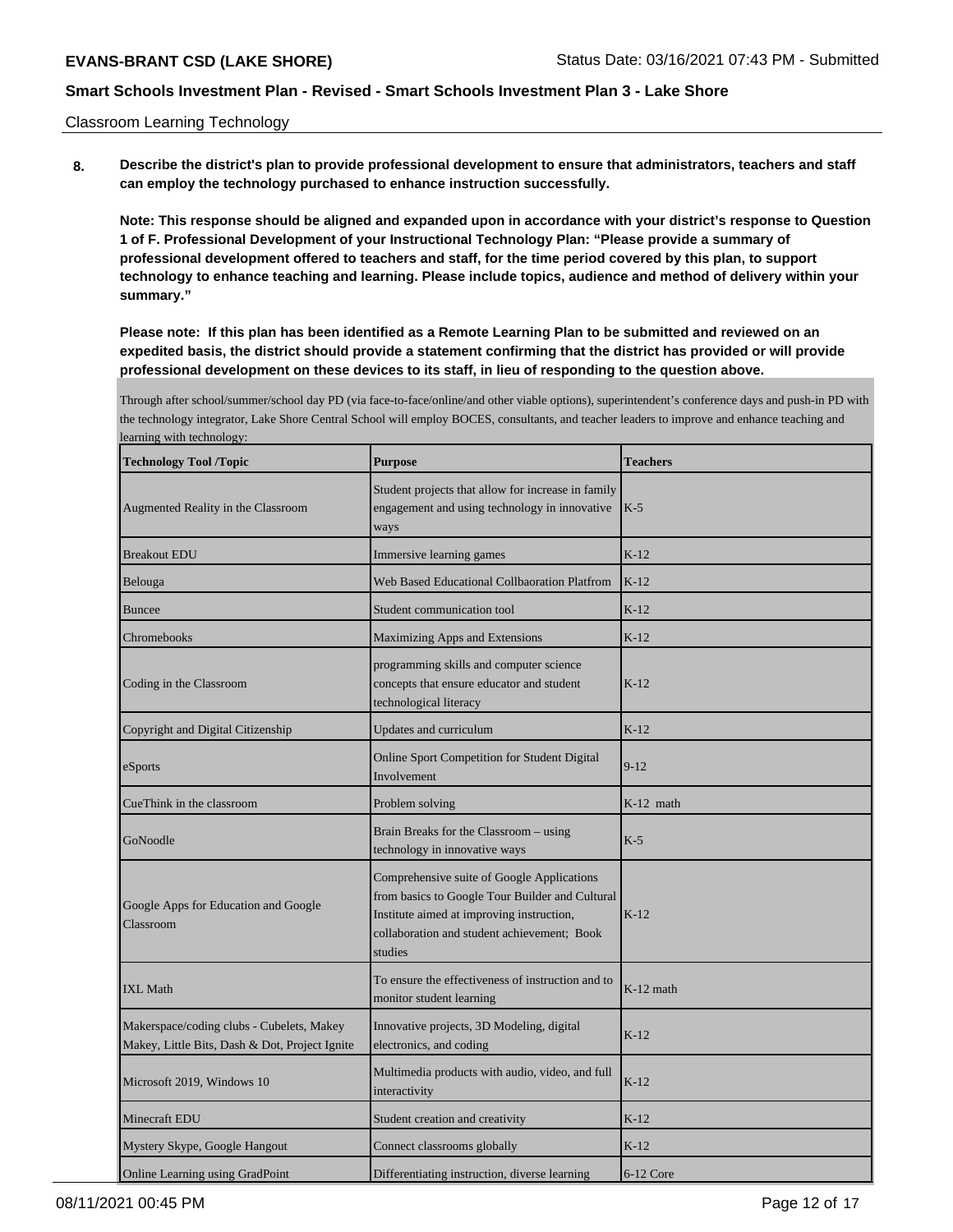Classroom Learning Technology

| Nearpod, Socrative, Plickers, Google<br>Forms/Kahoot | Formative Assessment – Data-driven instruction $K-12$                                            |        |
|------------------------------------------------------|--------------------------------------------------------------------------------------------------|--------|
| Padlet                                               | Backchanneling, resource curation – using<br>technology to communicate and collaborate           | $K-12$ |
| Podcasts in the classroom                            | Using technology in innovative ways to assess<br>learning, deliver learning and monitor learning | $K-12$ |
| Quaver                                               | <b>Online Music Curriculum</b>                                                                   | $K-8$  |
| <b>Read and Write TextHelp</b>                       | <b>Assistive Technology</b>                                                                      | $K-12$ |
| SeeSaw                                               | <b>Classroom Platform for Meaningful Student</b><br>Engagement                                   | $K-5$  |
| <b>Student Portfolios</b>                            | Authentic work published to a greater audience                                                   | $K-12$ |
| Twitter for Teachers                                 | <b>Connected Educators</b>                                                                       | $K-12$ |
| Video blogs                                          | Increase in parent and family communication<br>and engagement                                    | $K-12$ |
| WeVideo                                              | Online Video Editor                                                                              | $K-12$ |

In summary, there will be more technology hardware, software and tools available over the next three years. This will increase our ability to improve our teaching and learning for the 21st century learner by immersing them in web 2.0 tools, better monitoring of their learning through immediate online feedback through assessment tools, and allowing us to diversify our learning based on learning styles and interests of our students. We have two full time equivalent (FTE) Technology Integrator for 2020-21.

- **9. Districts must contact one of the SUNY/CUNY teacher preparation programs listed on the document on the left side of the page that supplies the largest number of the district's new teachers to request advice on innovative uses and best practices at the intersection of pedagogy and educational technology.**
	- $\boxtimes$  By checking this box, you certify that you have contacted the SUNY/CUNY teacher preparation program that supplies the largest number of your new teachers to request advice on these issues.

### **9a. Please enter the name of the SUNY or CUNY Institution that you contacted.**

Buffalo State

**9b. Enter the primary Institution phone number.**

716-861-5057

**9c. Enter the name of the contact person with whom you consulted and/or will be collaborating with on innovative uses of technology and best practices.**

Chris T Shively, Ph. D.

**10. To ensure the sustainability of technology purchases made with Smart Schools funds, districts must demonstrate a long-term plan to maintain and replace technology purchases supported by Smart Schools Bond Act funds. This sustainability plan shall demonstrate a district's capacity to support recurring costs of use that are ineligible for Smart Schools Bond Act funding such as device maintenance, technical support, Internet and wireless fees, maintenance of hotspots, staff professional development, building maintenance and the replacement of incidental items. Further, such a sustainability plan shall include a long-term plan for the replacement of purchased devices and equipment at the end of their useful life with other funding sources.**

By checking this box, you certify that the district has a sustainability plan as described above.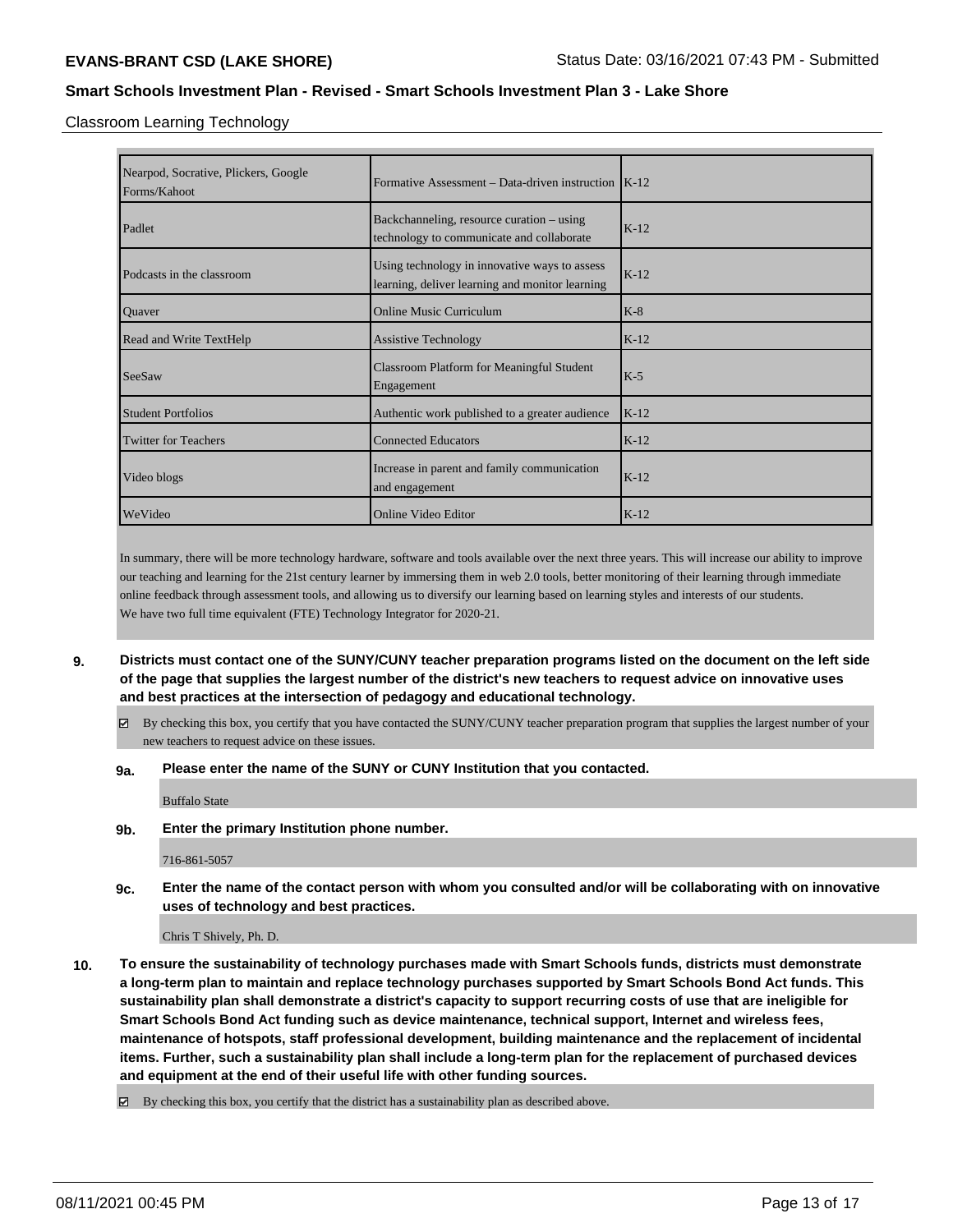Classroom Learning Technology

**11. Districts must ensure that devices purchased with Smart Schools Bond funds will be distributed, prepared for use, maintained and supported appropriately. Districts must maintain detailed device inventories in accordance with generally accepted accounting principles.**

 $\boxtimes$  By checking this box, you certify that the district has a distribution and inventory management plan and system in place.

# **12. Please detail the type, quantity, per unit cost and total cost of the eligible items under each sub-category.**

| Select the allowable expenditure | Iltem to be Purchased           | Quantity | Cost per Item | <b>Total Cost</b> |
|----------------------------------|---------------------------------|----------|---------------|-------------------|
| type.                            |                                 |          |               |                   |
| Repeat to add another item under |                                 |          |               |                   |
| each type.                       |                                 |          |               |                   |
| <b>Laptop Computers</b>          | Dell Chromebook 11 3100         | 950      | 245.00        | 232,750.00        |
| <b>Other Costs</b>               | <b>Chrome Education License</b> | 950      | 24.00         | 22,800.00         |
|                                  |                                 | 1,900    | 269.00        | 255,550           |

## **13. Final 2014-15 BEDS Enrollment to calculate Nonpublic Sharing Requirement (no changes allowed.)**

|            | <b>Public Enrollment</b> | Nonpublic Enrollment | l Total Enrollment | l Nonpublic<br>l Percentage |
|------------|--------------------------|----------------------|--------------------|-----------------------------|
| Enrollment | 2.476                    |                      | 2.476.00           | 0.00                        |

## **14. If you are submitting an allocation for Classroom Learning Technology complete this table.**

|                          | Public School Sub-Allocation | <b>Estimated Nonpublic Loan</b><br>Amount<br>(Based on Percentage Above) | <b>Estimated Total Public and</b><br>Nonpublic Sub-Allocation |
|--------------------------|------------------------------|--------------------------------------------------------------------------|---------------------------------------------------------------|
| Interactive Whiteboards  | (No Response)                | 0.00                                                                     | 0.00                                                          |
| <b>Computer Servers</b>  | (No Response)                | 0.00                                                                     | 0.00                                                          |
| <b>Desktop Computers</b> | (No Response)                | 0.00                                                                     | 0.00                                                          |
| <b>Laptop Computers</b>  | 232,750.00                   | 0.00                                                                     | 232,750.00                                                    |
| <b>Tablet Computers</b>  | (No Response)                | 0.00                                                                     | 0.00                                                          |
| <b>Other Costs</b>       | 22,800.00                    | 0.00                                                                     | 22,800.00                                                     |
| Totals:                  | 255,550.00                   | 0                                                                        | 255,550                                                       |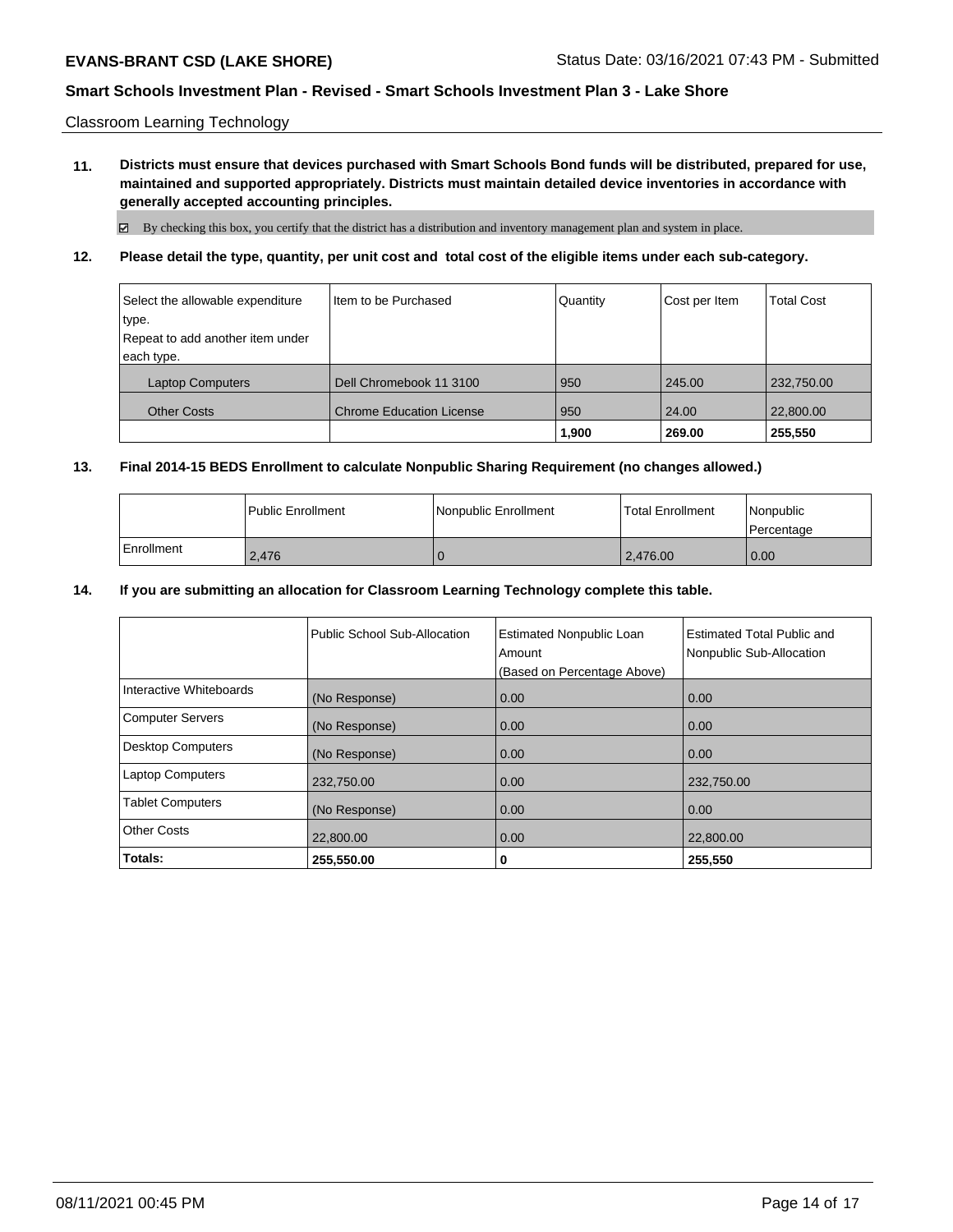#### Pre-Kindergarten Classrooms

**1. Provide information regarding how and where the district is currently serving pre-kindergarten students and justify the need for additional space with enrollment projections over 3 years.**

(No Response)

- **2. Describe the district's plan to construct, enhance or modernize education facilities to accommodate prekindergarten programs. Such plans must include:**
	- **Specific descriptions of what the district intends to do to each space;**
	- **An affirmation that new pre-kindergarten classrooms will contain a minimum of 900 square feet per classroom;**
	- **The number of classrooms involved;**
	- **The approximate construction costs per classroom; and**
	- **Confirmation that the space is district-owned or has a long-term lease that exceeds the probable useful life of the improvements.**

(No Response)

**3. Smart Schools Bond Act funds may only be used for capital construction costs. Describe the type and amount of additional funds that will be required to support ineligible ongoing costs (e.g. instruction, supplies) associated with any additional pre-kindergarten classrooms that the district plans to add.**

(No Response)

**4. All plans and specifications for the erection, repair, enlargement or remodeling of school buildings in any public school district in the State must be reviewed and approved by the Commissioner. Districts that plan capital projects using their Smart Schools Bond Act funds will undergo a Preliminary Review Process by the Office of Facilities Planning.**

**Please indicate on a separate row each project number given to you by the Office of Facilities Planning.**

| Project Number |  |
|----------------|--|
| (No Response)  |  |
|                |  |

**5. Please detail the type, quantity, per unit cost and total cost of the eligible items under each sub-category.**

| Select the allowable expenditure | Item to be purchased | Quantity      | Cost per Item | <b>Total Cost</b> |
|----------------------------------|----------------------|---------------|---------------|-------------------|
| type.                            |                      |               |               |                   |
| Repeat to add another item under |                      |               |               |                   |
| each type.                       |                      |               |               |                   |
| (No Response)                    | (No Response)        | (No Response) | (No Response) | 0.00              |
|                                  |                      | U             | 0.00          |                   |

**6. If you have made an allocation for Pre-Kindergarten Classrooms, complete this table. Note that the calculated Total at the bottom of the table must equal the Total allocation for this category that you entered in the SSIP Overview overall budget.**

|                                          | Sub-Allocation |
|------------------------------------------|----------------|
| Construct Pre-K Classrooms               | (No Response)  |
| Enhance/Modernize Educational Facilities | (No Response)  |
| <b>Other Costs</b>                       | (No Response)  |
| Totals:                                  | 0.00           |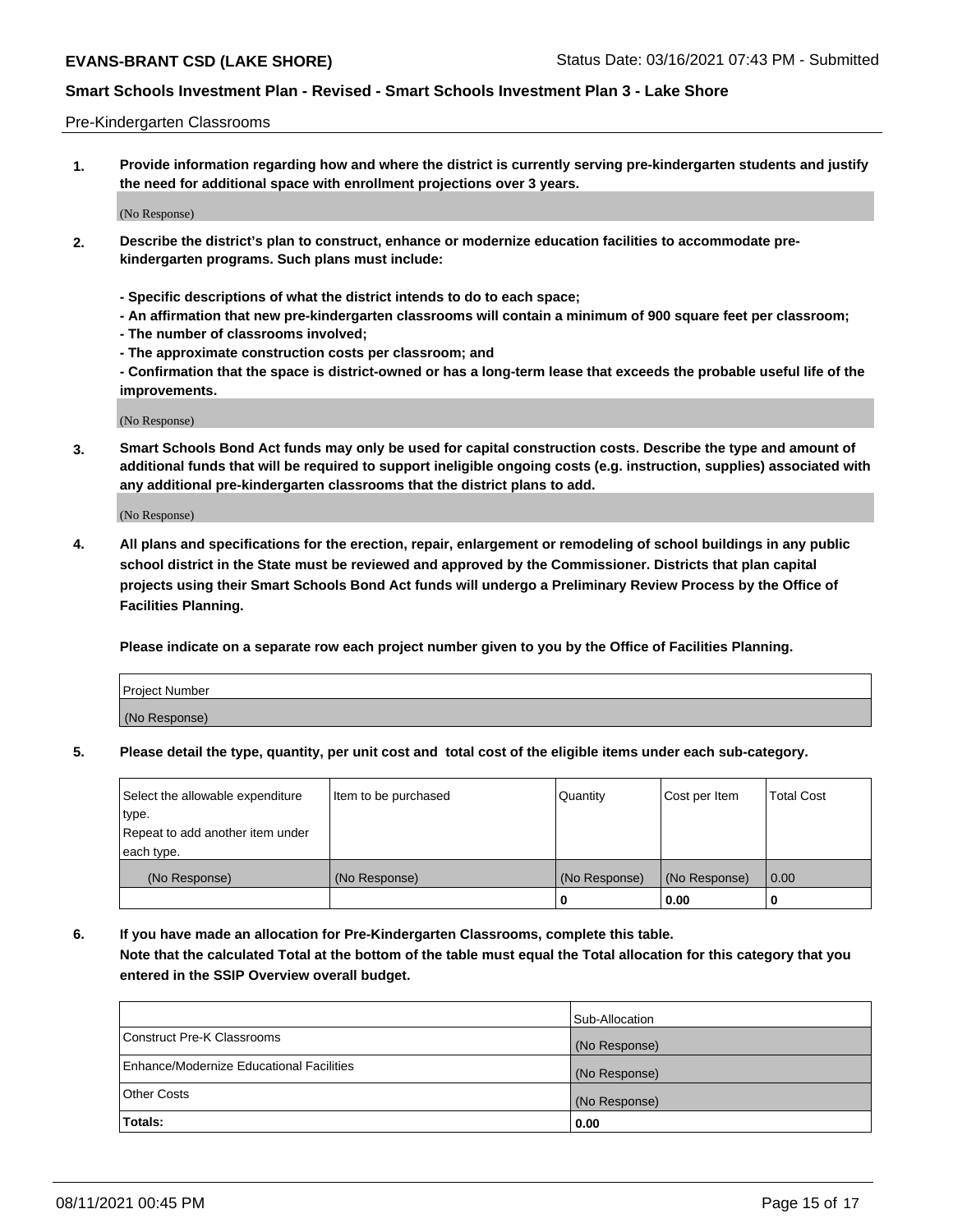Replace Transportable Classrooms

**1. Describe the district's plan to construct, enhance or modernize education facilities to provide high-quality instructional space by replacing transportable classrooms.**

(No Response)

**2. All plans and specifications for the erection, repair, enlargement or remodeling of school buildings in any public school district in the State must be reviewed and approved by the Commissioner. Districts that plan capital projects using their Smart Schools Bond Act funds will undergo a Preliminary Review Process by the Office of Facilities Planning.**

**Please indicate on a separate row each project number given to you by the Office of Facilities Planning.**

| Project Number |  |
|----------------|--|
|                |  |
| (No Response)  |  |

**3. For large projects that seek to blend Smart Schools Bond Act dollars with other funds, please note that Smart Schools Bond Act funds can be allocated on a pro rata basis depending on the number of new classrooms built that directly replace transportable classroom units.**

**If a district seeks to blend Smart Schools Bond Act dollars with other funds describe below what other funds are being used and what portion of the money will be Smart Schools Bond Act funds.**

(No Response)

**4. Please detail the type, quantity, per unit cost and total cost of the eligible items under each sub-category.**

| Select the allowable expenditure           | Item to be purchased | Quantity      | Cost per Item | <b>Total Cost</b> |
|--------------------------------------------|----------------------|---------------|---------------|-------------------|
| ∣type.<br>Repeat to add another item under |                      |               |               |                   |
| each type.                                 |                      |               |               |                   |
| (No Response)                              | (No Response)        | (No Response) | (No Response) | 0.00              |
|                                            |                      | 0             | 0.00          |                   |

**5. If you have made an allocation for Replace Transportable Classrooms, complete this table. Note that the calculated Total at the bottom of the table must equal the Total allocation for this category that you entered in the SSIP Overview overall budget.**

|                                                | Sub-Allocation |
|------------------------------------------------|----------------|
| Construct New Instructional Space              | (No Response)  |
| Enhance/Modernize Existing Instructional Space | (No Response)  |
| <b>Other Costs</b>                             | (No Response)  |
| Totals:                                        | 0.00           |